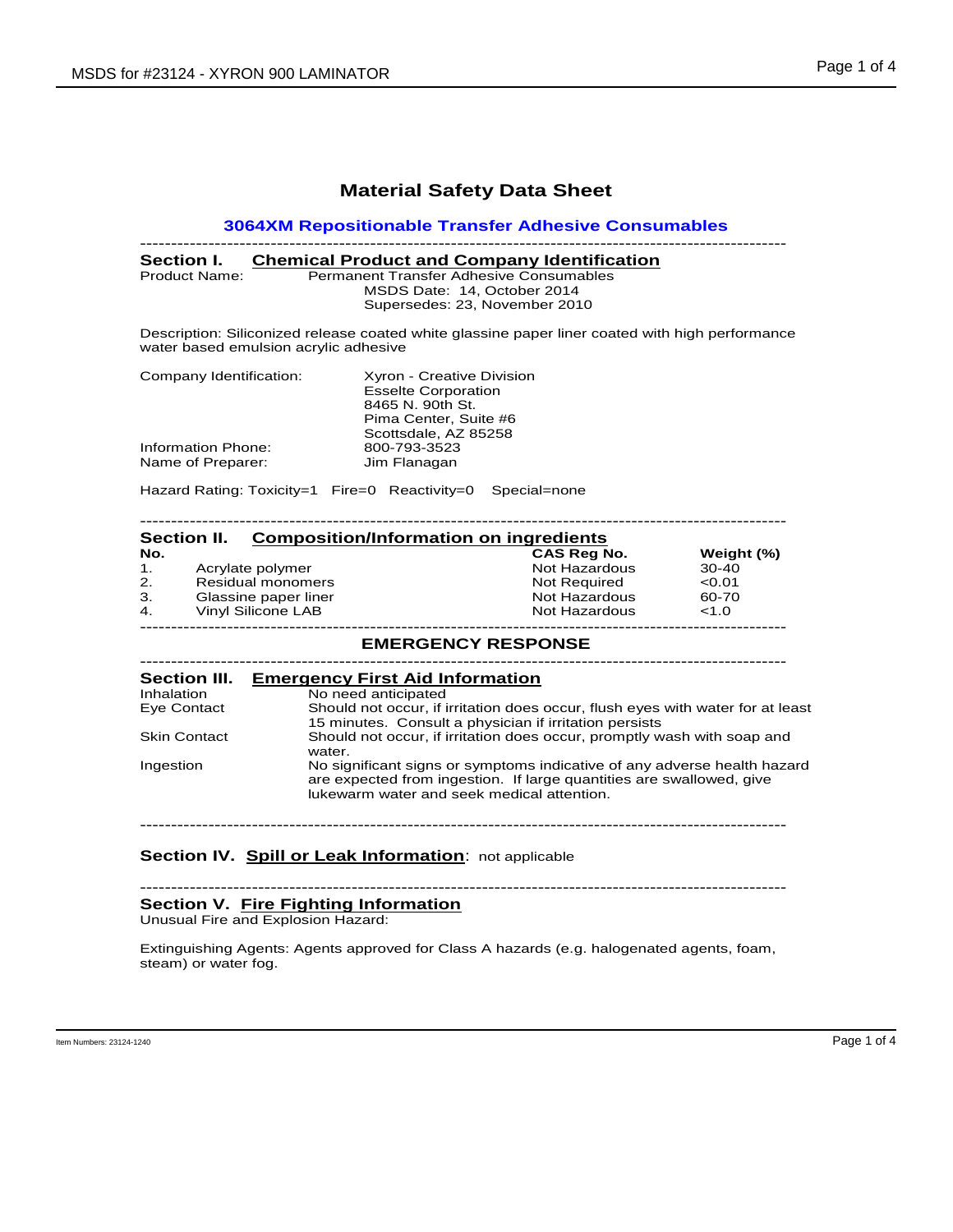Fire Fighting Procedures: Individuals should perform only those fire fighting procedures for which they are trained.

Personal Protective Equipment: Wear self-contained breathing apparatus (pressure-demand MSHA/NIOSH approved (or equivalent) and full protective gear.

## $HAZARD$  INFORMATION

# Section VI. Health Hazards Data

### **Primary Routes of Exposure**

Inhalation Eye Contact Skin Contact

## **Inhalation**

Effect:

No appropriate human or animal effects data are known to exist. First Aid: If adverse effect occurs, remove person(s) to fresh air immediately. Get medical attention.

Protection:

None required.

### **Eye Contact** Effect:

No appropriate human or animal effects data are known to exist. This material is not expected to cause eye irritation

First Aid:

Immediately rinse with clean water for 20-30 minutes. Retract eyelids often, Obtain emergency medical attention if pain, blinking, tears or redness persist. Protection:

None required.

## **Skin Contact**

Effect:

No appropriate human or animal effects data are known to exist; this material is not expected to be a health hazard by skin absorption. Based on available data, this material is not expected to cause skin sensitization

## First Aid:

Wash exposed skin with soap and water for 15 minutes, flush with lukewarm water, if sticky, use waterless cleaner first. Seek medical attention if ill effect or irritation develops. Protection:

None required. However, use of protective gloves/clothing is good industrial practice. Chronic Effects:

--------------------------------------------------------------------------------------------------------

Can cause slight irritation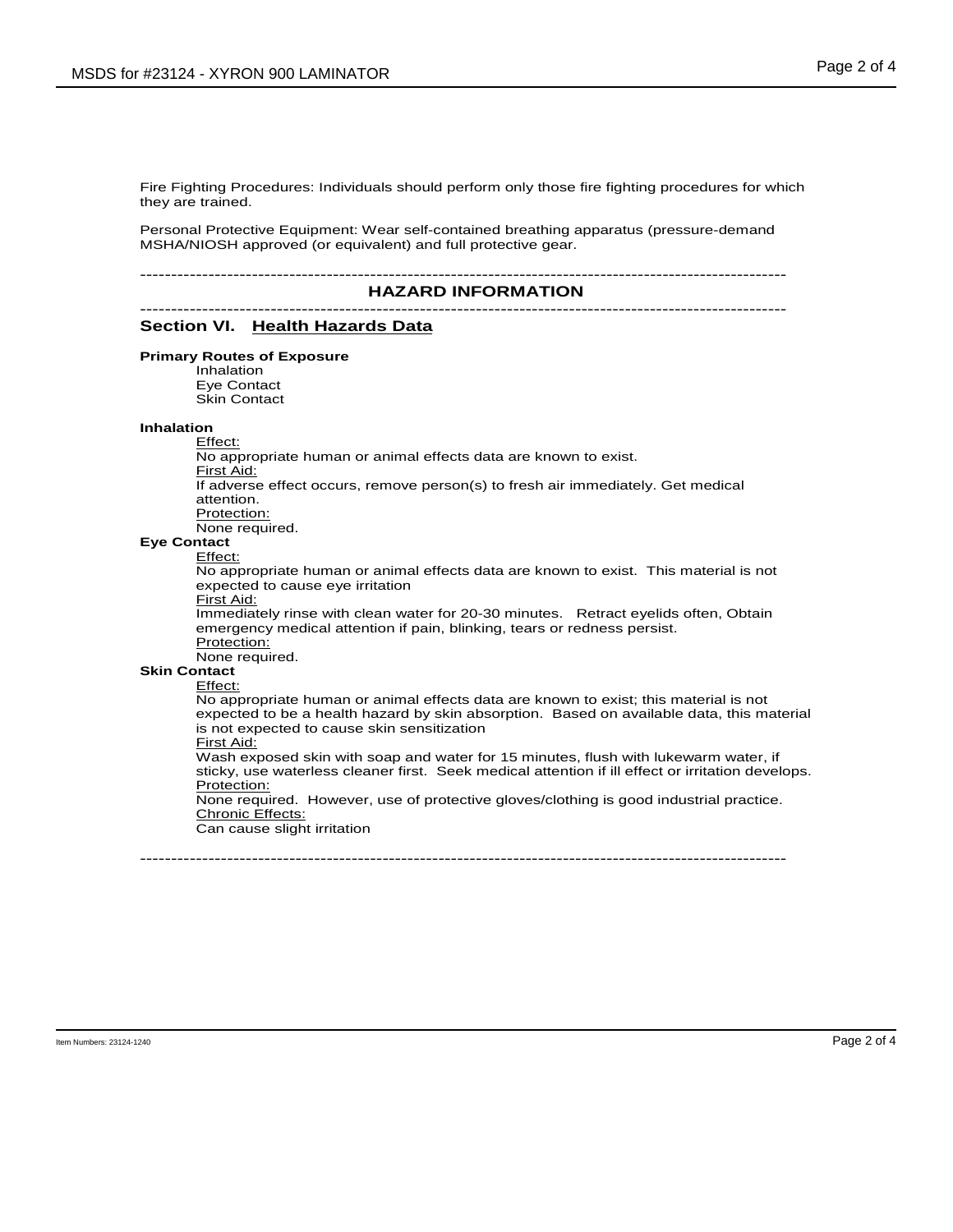**Section VII. Occupational Exposure Limits** PEL (OSHA Permissible Exposure Limits) TLV (ACGIH Threshold Limit Value) not been established

Toxicity Information:

Acute data for typical acrylic tape products<br>Oral LD50 - rat: not been establish Oral LD50 - rat: not been established<br>Dermal LD50 - rabbit: not been establish Dermal LD50 - rabbit: not been established<br>Skin irritation - rabbit: not been established<br>Eye irritation - rabbit: not been established rabbit: not been established rabbit: not been established Health Hazards (acute and chronic): no known acute or chronic health hazards Carcinogenicity:<br>NTP carcinogen: ND IARC Monographs: ND OSHA regulated: ND Medical conditions generally aggravated by exposure: no additional medical information found

-------------------------------------------------------------------------------------------------------- **Section VIII. Fire and Explosion Hazard** Nonflammable<br>ND degrees C Auto-Ignition Temperature: Fire Fighting Procedures:

Individuals should perform only those fire fighting procedures for which they are trained. Agents approved for Class A hazards (e.g. halogenated agents, foam, steam) or water fog. Unusual Fire and Explosion Hazard: None

--------------------------------------------------------------------------------------------------------

# **Section IX. Reactivity**<br>Dangerous Reaction: None identified.

Dangerous Reaction:<br>Hazardous Decomposition:

acids.

Thermal decomposition can produce carbon monoxide, carbon dioxide, acrylic monomers, and other harmful products Stability: Stable unless subjected to extremely strong temperatures and

# **ACCIDENT PREVENTION INFORMATION**

## **Section X Personal Protection**

Hand Protection: None required. Protective Clothing: None required. Respiratory Protection: None required. Eye Protection: None required. Ventilation: None required.

Handling Requirements:<br>Waste Disposal:

-------------------------------------------------------------------------------------------------------- **Section XI. Environmental Protection** No special requirements.<br>Not applicable Disposal must be in accordance with applicable Federal, State, or Local Requlations.

## $SUPPLEMENTAL INFORMATION$

--------------------------------------------------------------------------------------------------------

Item Numbers: 23124-1240 Page 3 of 4